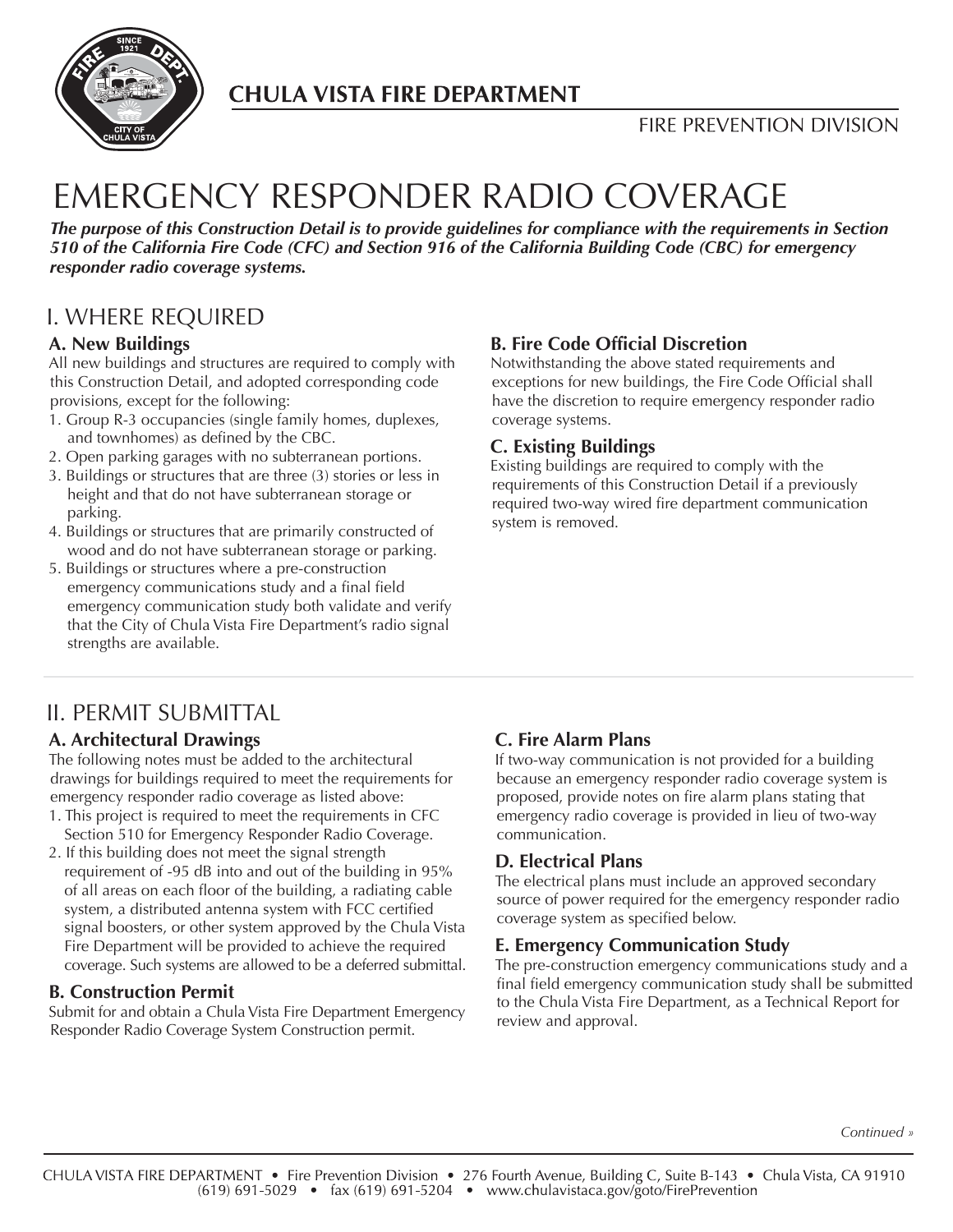# EMERGENCY RESPONDER RADIO COVERAGE *Page 2*

# III. DESIGN RADIO COVERAGE SYSTEM

## **A. Amplification Systems Allowed**

Buildings that cannot support the required level of radio coverage must be equipped with one of the following:

- 1. A radiating cable system,
- 2. An internal multiple antenna system with Federal Communications Commission (FCC)- certified bi-directional amplifiers, or
- 3. Systems otherwise approved by the City in order to achieve the required radio coverage.

## **B. Radio Signal Strength**

The building is considered to have acceptable emergency responder radio coverage when the signal strength measurements in 95 % of all areas on each floor of the building meet the following signal strength requirements:

- 1. A minimum signal strength of -95 dBm must be receivable within the building.
- 2. A minimum signal strength of -95 dBm must be received by the Agency's radio system when transmitted from within the building.

## **C. Frequency Range**

The frequency range which must be supported shall be as follows (see right):

## **D. Power Supply**

An approved secondary source of power must be provided for radio coverage systems requiring electrical components per CFC 604. The secondary power supply shall be capable of operating the radio coverage system for at least 24 hours. The secondary power supply shall be either a battery system, UPS or an emergency generator. All batteries must be contained within a National Electrical Manufacturer's Association (NEMA) 4-type waterproof cabinet.

# **E. Signal Booster**

If used, signal boosters must be contained within a NEMA 4-type waterproof case. The signal booster and battery system must be electronically supervised and monitored by a supervisory service (tied into fire alarm system).

## **F. Approval Prior to Installation**

No amplification system capable of operating on frequencies used by the Regional 700 and 800 MHz Radio Systems may be installed without prior coordination and approval of the radio system licensee, Chula Vista Fire Department. Any such system shall comply with any standards adopted by this agency.

|                | <b>South Simulcast</b>          |          |
|----------------|---------------------------------|----------|
|                | Chan # TX Freq                  | RX Freq  |
| 1              | 853.4125                        | 808.4125 |
| $\overline{2}$ | 853.1375                        | 808.1375 |
| 3              | 853.0750                        | 808.0750 |
| $\overline{4}$ | 852.9125                        | 807.9125 |
| 5              | 852.6375                        | 807.6375 |
| 6              | 852.6125                        | 807.6125 |
| 7              | 852.4125                        | 807.4125 |
| 8              | 852.3875                        | 807.3875 |
| 9              | 852.1375                        | 807.1375 |
| 10             | 851.9125                        | 806.9125 |
| 11             | 851.8875                        | 806.8875 |
| 12             | 851.6375                        | 806.6375 |
| 13             | 851.4125                        | 806.4125 |
| 14             | 851.1375                        | 806.1375 |
| 15             | 851.0375                        | 806.0375 |
| 16             | 853.6000                        | 808.6000 |
| 17             | 853.4375                        | 808.4375 |
| 18             | 851.4375                        | 806.4375 |
| 19             | 852.0625                        | 807.0625 |
| 20             | 852.8875                        | 807.8875 |
|                | <b>Broadband Class B System</b> |          |
| 21             | 806-809                         | 851-854  |